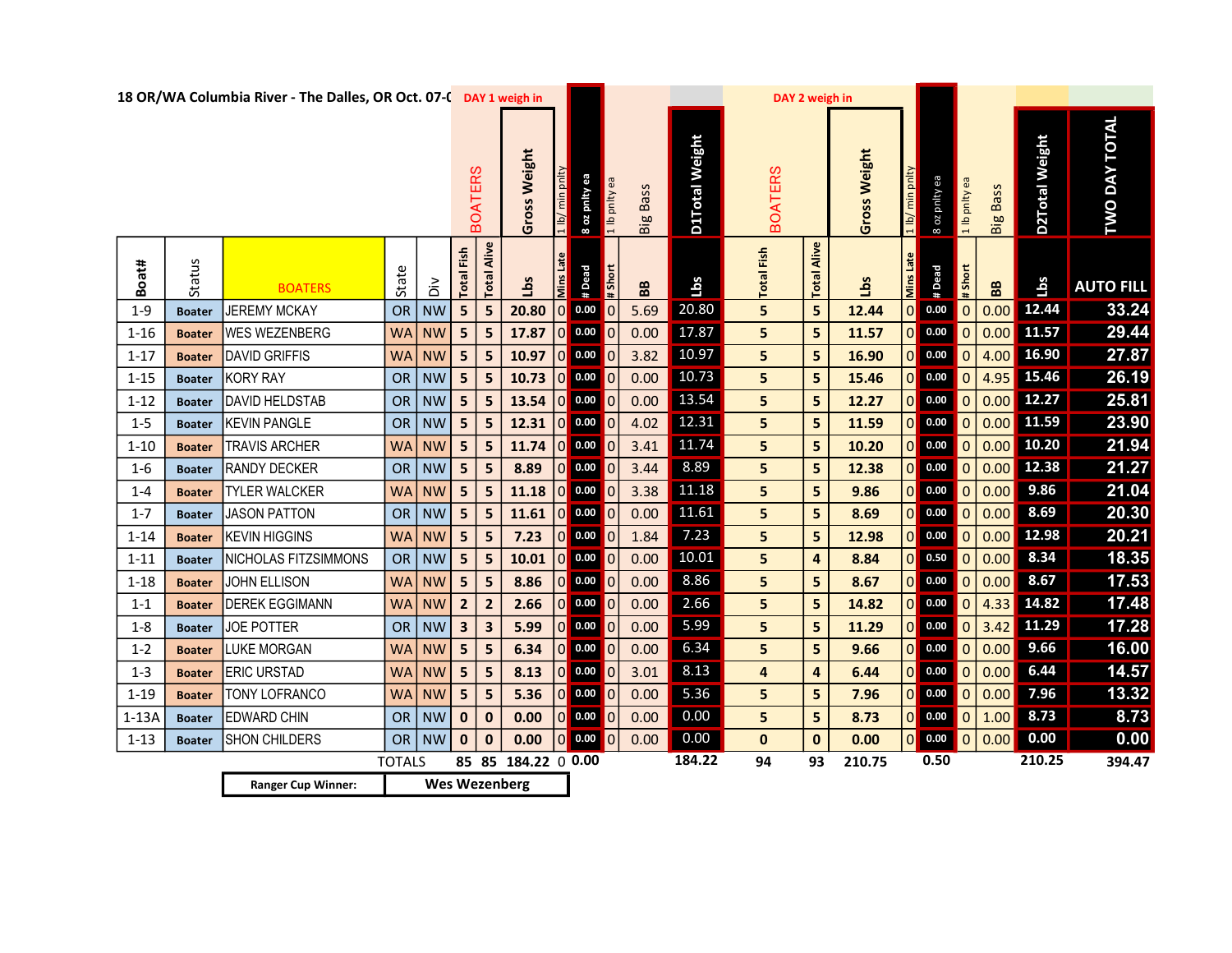|          |               | <b>STATE PRIDE</b>      |           |              |                 |                 |       |  |                   |       |        |
|----------|---------------|-------------------------|-----------|--------------|-----------------|-----------------|-------|--|-------------------|-------|--------|
|          |               | TOP 4 each state        |           |              |                 |                 | Total |  | <b>TEAM TOTAL</b> |       |        |
| $1 - 15$ | <b>Boater</b> | IKORY RAY               | <b>OR</b> | <b>NW</b>    | 10              | 10 <sup>1</sup> | 26.19 |  |                   |       |        |
| $1 - 5$  | <b>Boater</b> | <b>IKEVIN PANGLE</b>    | <b>OR</b> | <b>NW</b>    | 10              | 10 <sup>1</sup> | 23.90 |  |                   |       |        |
| $1 - 11$ | <b>Boater</b> | INICHOLAS FITZSIMMONS   | <b>OR</b> | <b>NW</b>    | 10 <sup>1</sup> | 9               | 18.35 |  |                   |       |        |
| $1 - 12$ | <b>Boater</b> | <b>I</b> DAVID HELDSTAB | <b>OR</b> | <b>NW</b>    | 10I             | 10              | 25.81 |  | 65.6              | 94.25 | 159.85 |
| $1 - 16$ | <b>Boater</b> | IWES WEZENBERG          | WAI       | <b>NW</b>    | 10              | 10 <sup>1</sup> | 29.44 |  |                   |       |        |
| $1 - 10$ | <b>Boater</b> | <b>TRAVIS ARCHER</b>    |           | <b>WAINW</b> | 10              | 10 <sup>1</sup> | 21.94 |  |                   |       |        |
| $1 - 19$ | <b>Boater</b> | <b>TONY LOFRANCO</b>    | <b>WA</b> | <b>NW</b>    | 10              | 10 <sup>1</sup> | 13.32 |  |                   |       |        |
| $1 - 1$  | <b>Boater</b> | <b>IDEREK EGGIMANN</b>  |           | <b>WAINW</b> | $\overline{7}$  | 7               | 17.48 |  | 78.03             | 82.18 | 160.21 |
|          |               |                         |           |              |                 |                 |       |  |                   |       |        |
|          |               |                         |           |              |                 |                 |       |  |                   |       |        |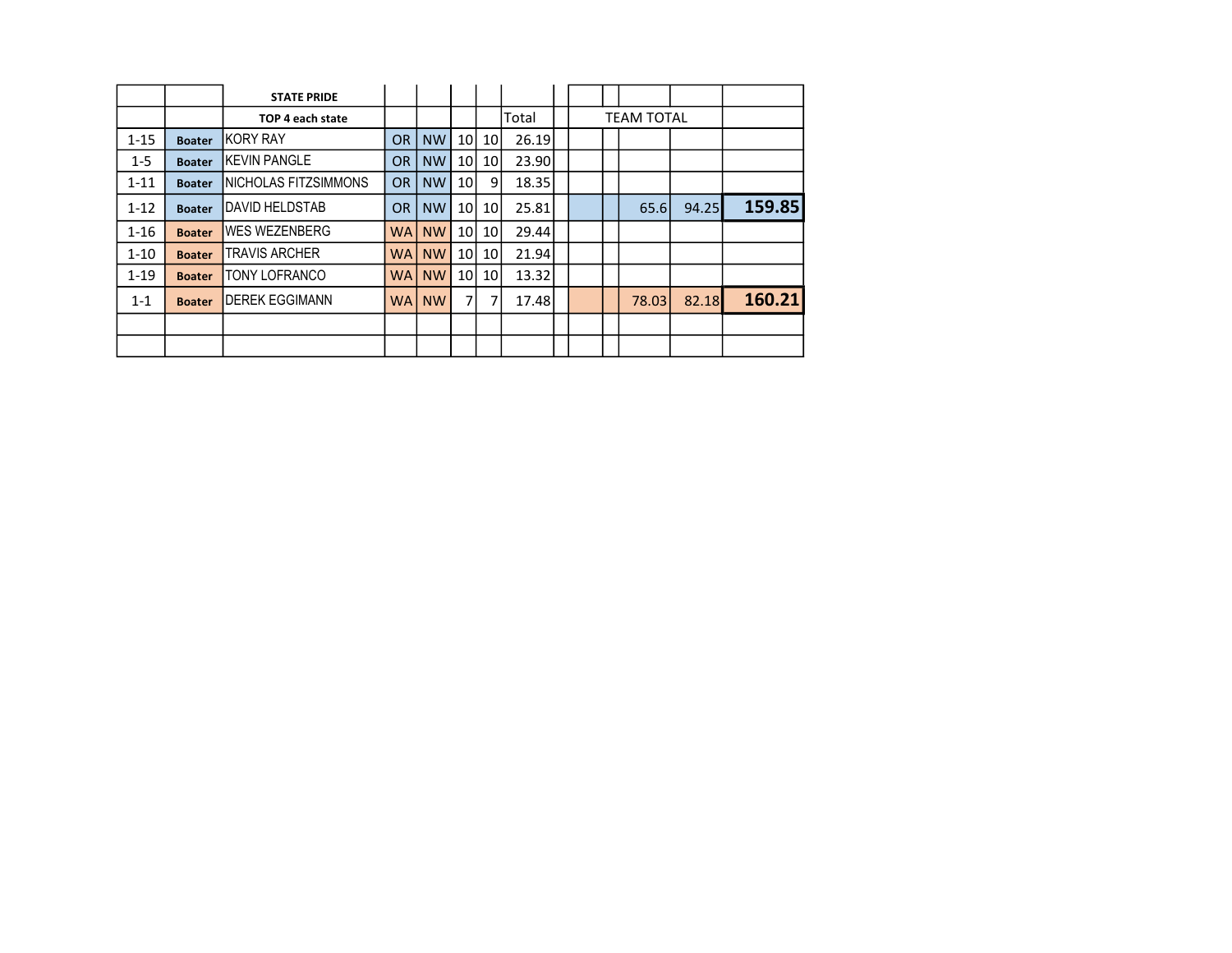|          |          |        | D18 OR/WA Columbia River - The Dalles, OR Oct. 07-08 |           |           |                   |                         | DAY 1 weigh in      |           |               |               |                 |                           | DAY 2 weigh in    |                    |              |                  |               |               |                 |                |                      |
|----------|----------|--------|------------------------------------------------------|-----------|-----------|-------------------|-------------------------|---------------------|-----------|---------------|---------------|-----------------|---------------------------|-------------------|--------------------|--------------|------------------|---------------|---------------|-----------------|----------------|----------------------|
|          |          |        |                                                      |           |           |                   | Co-Anglers              | Weight<br>Gross     | /ql t     | 8 oz pnity ea | 1 lb pnlty ea | <b>Big Bass</b> | <b>Total Weight</b><br>D1 | Co-Anglers        |                    | Gross Weight | 1 <sub>lb</sub>  | B oz pnlty ea | 1 lb pnity ea | <b>Big Bass</b> | D2Total Weight | <b>TWO DAY TOTAL</b> |
| D1 Boat# | D2Boat#  | Status | <b>CO-ANGLERS</b>                                    | State     | ăά        | <b>Total Fish</b> | Alive<br>Total          | Lbs                 | Mins Late | #Dead         | #Short        | BB              | <b>Lbs</b>                | <b>TOTAL FISH</b> | <b>TOTAL ALIVE</b> | LBS          | <b>Mins Late</b> | #Dead         | #Short        | BB              | Lbs            | <b>AUTO FILL</b>     |
| $1 - 16$ | $1 - 14$ |        | CoAngler SCOTT SEROS                                 | <b>OR</b> | <b>NW</b> | 5                 | $\sqrt{5}$              | 15.04               |           | 0 0.00 0      |               | 4.69            | 15.04                     | 5                 | 5                  | 9.36         |                  | $0$ 0.00      | 0             | $\Omega$        | 9.36           | 24.40                |
| $1 - 12$ | $1 - 16$ |        | <b>CoAngler HERNANDEZ RUFFIN</b>                     | WA        | <b>NW</b> | 5                 | 5                       | 12.58               |           | 0 0.00 0      |               | 0.00            | 12.58                     | 5                 | 5                  | 10.78        |                  | $0$ 0.00      | $\pmb{0}$     | 3.09            | 10.78          | 23.36                |
| $1 - 4$  | $1 - 19$ |        | CoAngler TODD WOOLARD                                | OR        | <b>NW</b> | 5                 | 5                       | 7.77                |           | 0 0.00 0      |               | 0.00            | 7.77                      | 5                 | 5                  | 13.17        |                  |               | $\bf{0}$      | $\mathbf 0$     | 13.17          | 20.94                |
| $1 - 7$  | $1 - 11$ |        | <b>CoAngler</b> TROY ROBERTS                         | <b>WA</b> | <b>NW</b> | 5                 | 5                       | 8.86                |           | 0 0.00 0      |               | 0.00            | 8.86                      | 5                 | 5                  | 11.63        |                  | $0$ 0.00 0    |               | $\Omega$        | 11.63          | 20.49                |
| $1 - 9$  | $1 - 15$ |        | <b>CoAngler CLARK KORPER</b>                         | <b>WA</b> | <b>NW</b> | 5                 | 5                       | 9.56                |           | 0 0.00 0      |               | 0.00            | 9.56                      | 5                 | 5                  | 10.06        |                  | $0$ 0.00 0    |               | $\mathbf{0}$    | 10.06          | 19.62                |
| $1 - 11$ | $1 - 13$ |        | <b>CoAngler ABRIAN JONES</b>                         | <b>WA</b> | <b>NW</b> | 5                 | 5                       | 12.16               |           | 0 0.00 0      |               | 3.51            | 12.16                     | 5                 | 5                  | 7.38         |                  | $0$ 0.00 0    |               | $\mathbf{0}$    | 7.38           | 19.54                |
| $1 - 19$ | $1 - 2$  |        | CoAngler JOSH CREAMER                                |           | OR   NW   | 5                 | 5                       | 8.34                |           | $0$ 0.00 0    |               | 3.32            | 8.34                      | 5                 | 5                  | 7.80         |                  | $0$ 0.00 0    |               | $\mathbf 0$     | 7.80           | 16.14                |
| $1 - 6$  | $1 - 9$  |        | <b>CoAngler DUSTY KINLEY</b>                         | WA        | <b>NW</b> | 5 <sub>5</sub>    | 5                       | 9.18                |           | 0 0.00 0      |               | 0.00            | 9.18                      | 5                 | 5                  | 6.63         |                  | $0$ 0.00 0    |               | $\mathbf 0$     | 6.63           | 15.81                |
| $1 - 3$  | $1 - 1$  |        | CoAngler LANE OLSON                                  |           | OR   NW   | 5                 | 5                       | 7.89                |           | 0 0.00 0      |               | 0.00            | 7.89                      | 5                 | 5                  | 7.68         |                  | $0$ 0.00 0    |               | $\overline{0}$  | 7.68           | 15.57                |
| $1-5$    | $1 - 8$  |        | CoAngler EDDIE KIDD                                  | <b>WA</b> | <b>NW</b> | $\overline{a}$    | $\overline{4}$          | 7.99                |           | 0 0.00 0      |               | 3.58            | 7.99                      | 5                 | 5                  | 7.55         |                  | $0$ 0.00 0    |               | $\mathbf 0$     | 7.55           | 15.54                |
| $1 - 8$  | $1 - 5$  |        | <b>CoAngler MEL MARCHESE</b>                         | WA        | <b>NW</b> | $\overline{a}$    | $\overline{4}$          | 6.22                |           | 0 0.00 0      |               | 0.00            | 6.22                      | 5                 | 5                  | 8.34         |                  | $0$ 0.00 0    |               | $\Omega$        | 8.34           | 14.56                |
| $1 - 2$  | $1 - 12$ |        | CoAngler PETER KOSHI                                 | WA        | <b>NW</b> | 5 <sub>5</sub>    | $\overline{\mathbf{5}}$ | 7.07                |           | 0 0.00 0      |               | 0.00            | 7.07                      | 5                 | 5                  | 7.48         |                  | $0$ 0.00 0    |               | $\mathbf{0}$    | 7.48           | 14.55                |
| $1 - 1$  | $1 - 3$  |        | CoAngler DAN SKILLINGS                               |           | OR   NW   | 5                 | 5                       | 8.72                |           | 0 0.00 0      |               | 2.72            | 8.72                      | $\mathbf{3}$      | 3                  | 5.65         |                  | $0$ 0.00 0    |               | $\Omega$        | 5.65           | 14.37                |
| $1 - 14$ | $1 - 10$ |        | CoAngler AUBREY HOLLOWAY                             |           | OR   NW   | 5                 | 5                       | 7.34                |           | 0 0.00 0      |               | 0.00            | 7.34                      | 5                 | 5                  | 6.81         |                  | $0$ 0.00 0    |               | $\mathbf{0}$    | 6.81           | 14.15                |
| $1 - 13$ | $1 - 7$  |        | CoAngler KEITH O'ROUKE                               | WA        | <b>NW</b> | 5                 | 5                       | 9.36                |           | 0 0.00 0      |               | 2.55            | 9.36                      | $\mathbf{1}$      | $\mathbf{1}$       | 2.04         |                  | $0$ 0.00 0    |               | $\Omega$        | 2.04           | 11.40                |
| $1 - 15$ | $1 - 6$  |        | <b>CoAngler TOMMY DEATON</b>                         | WA        | <b>NW</b> | $\mathbf{0}$      | $\mathbf 0$             | 0.00                |           | 0 0.00 0      |               | 0.00            | 0.00                      | 5                 | 5                  | 9.07         |                  |               |               | 4.14            | 9.07           | 9.07                 |
| $1 - 18$ | $1 - 17$ |        | CoAngler GARY HARRAL                                 |           | OR   NW   | 3                 | $\overline{3}$          | 4.54                |           | 0 0.00 0      |               | 0.00            | 4.54                      | $\mathbf{3}$      | 3                  | 4.06         |                  | $0$ 0.00 0    |               | $\mathbf 0$     | 4.06           | 8.60                 |
| $1 - 10$ | $1 - 18$ |        | CoAngler DAVID VERICKER                              |           | OR   NW   | $\overline{2}$    | $\overline{2}$          | 2.89                |           | 0 0.00 0      |               | 0.00            | 2.89                      | 5                 | 5                  | 5.42         |                  | $0$ 0.00 0    |               | $\mathbf 0$     | 5.42           | 8.31                 |
| $1 - 17$ | $1 - 4$  |        | CoAngler ROSIE WILLIAMS                              |           | OR   NW   | $\mathbf{1}$      |                         | 1.07                |           | 0 0.00 0      |               | 1.07            | 1.07                      | $\mathbf{0}$      | 0                  | 0.00         |                  | $0$ 0.00 0    |               | $\Omega$        | 0.00           | 1.07                 |
|          |          |        |                                                      |           |           |                   |                         | 79 79 146.58 0 0.00 |           |               |               |                 | 146.58                    | 82                | 82                 | 140.91       |                  | 0.00          |               |                 | 140.91         | 287.49               |